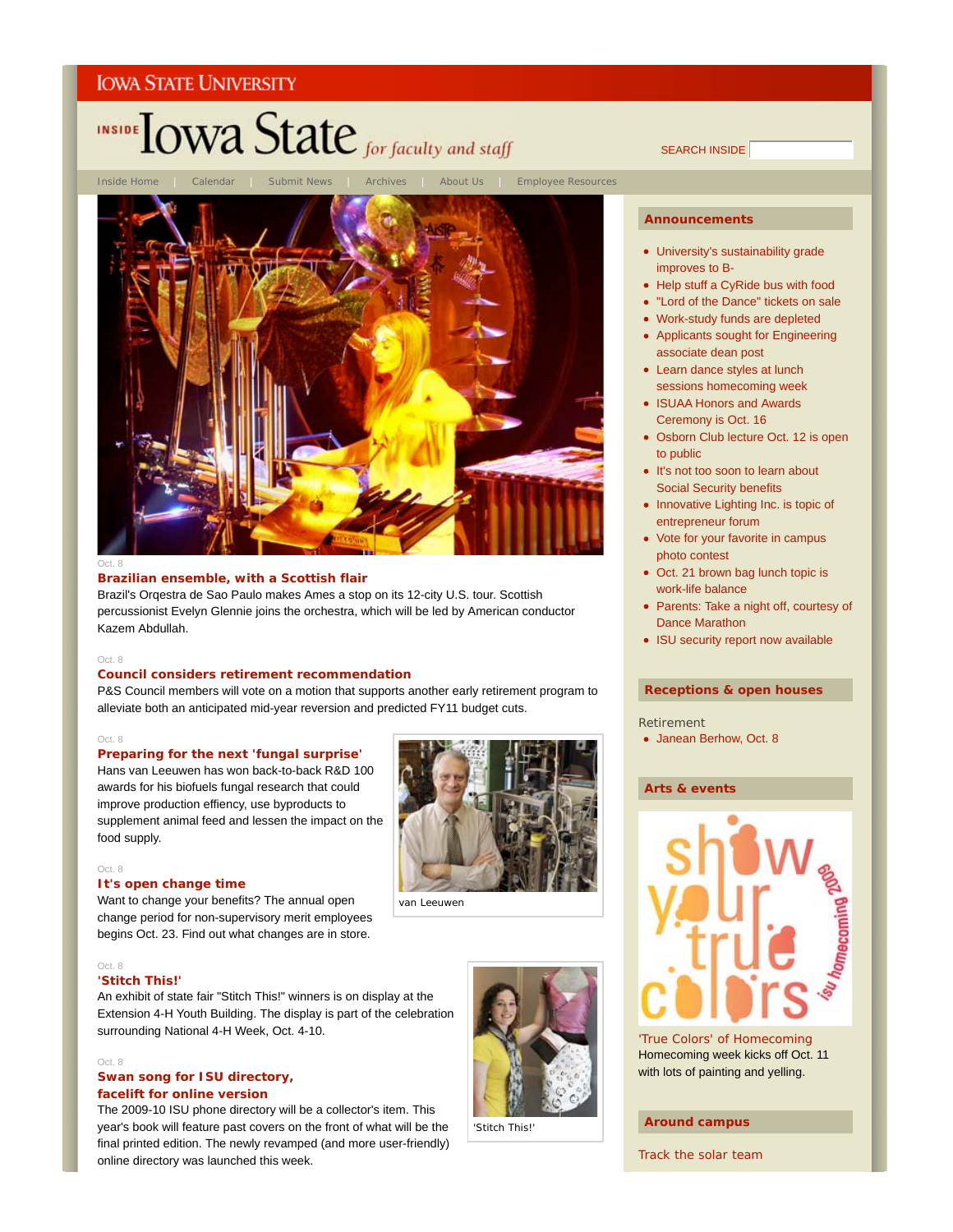Published by University Relations, inside@iastate.edu, (515) 294-7958, Ames, Iowa 50011. Copyright © 1995-2009, Iowa State University of Science and Technology. All rights reserved. Iowa State is one of 20 international teams competing in the U.S. Department of Energy's Solar Decathlon in Washington, D.C., Oct. 8-18. Track the team's progress online.

### Tae Kwon Do leader

Grandmaster Yong Chin Pak, a senior lecturer in kinesiology, was recently named one of the 150 most influential leaders in tae kwon do worldwide. He will be honored at a week-long event in South Korea in November.

### Punching out TB

A team led by ISU researchers has identified an enzyme that helps make tuberculosis resistant to human natural defenses. The team also has found a method to possibly neutralize the enzyme, which could lead to a cure for TB.

### **Inside tools**

Print this edition (PDF) **RSS** | Twitter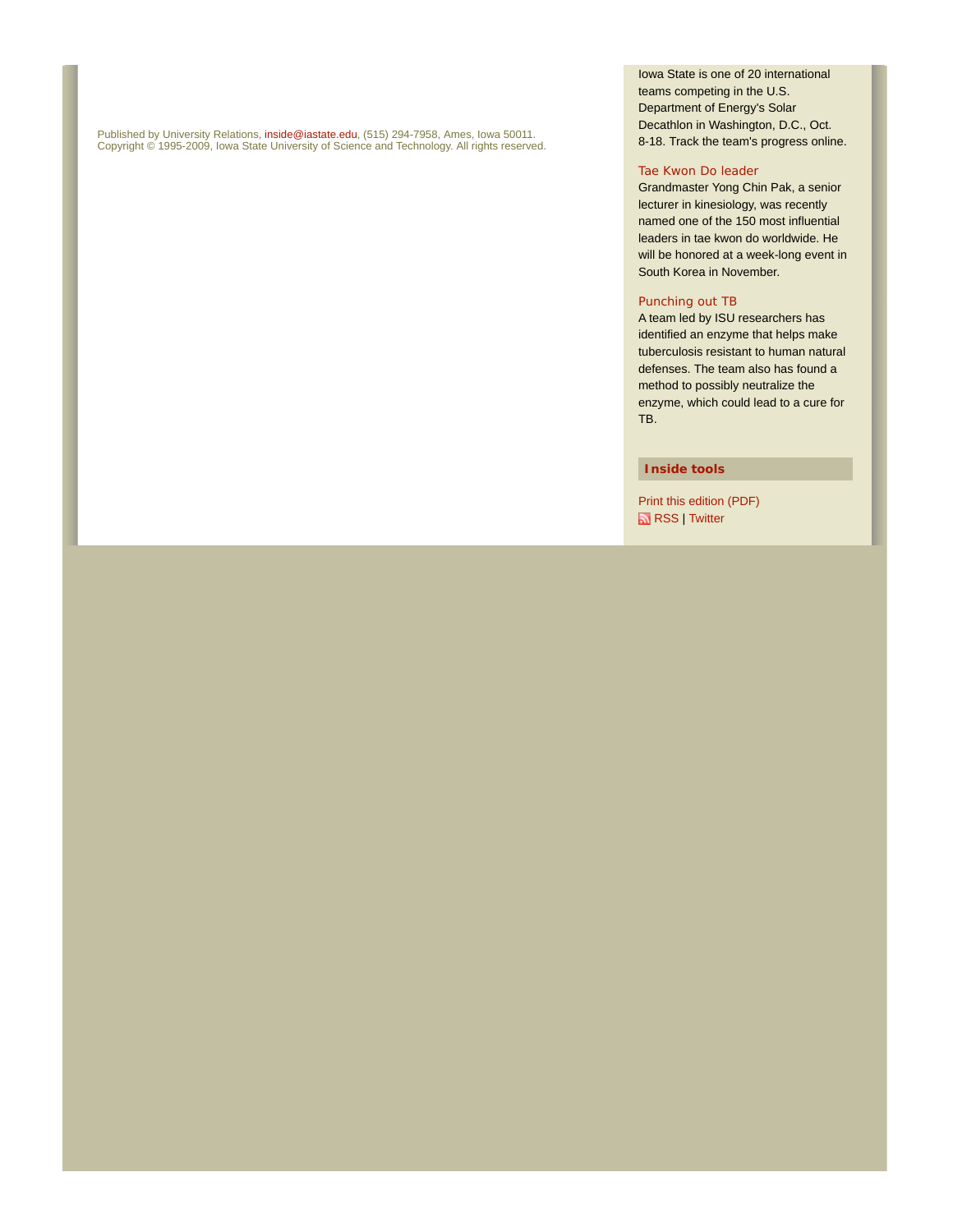

SEARCH INSIDE

Oct. 8, 2009



# **Brazilian ensemble**

Brazil's Orquestra de Sao Paulo performs Sunday, Oct. 11, in Stephens Auditorium as part of its 2009 12-city U.S. tour. American conductor Kazem Abdullah will lead the orchestra's program, which features a Brahms symphony. Scottish percussion soloist Evelyn Glennie (pictured) also is part of the night's entertainment, performing composer James MacMillan's "Veni, Veni, Emmanuel!" with the orchestra. Tickets for the 7:30 p.m. show, available at the Stephens box office or through Ticketmaster, are \$36-\$40 for adults, \$22 for youth and \$20 for ISU students. *Submitted photo*.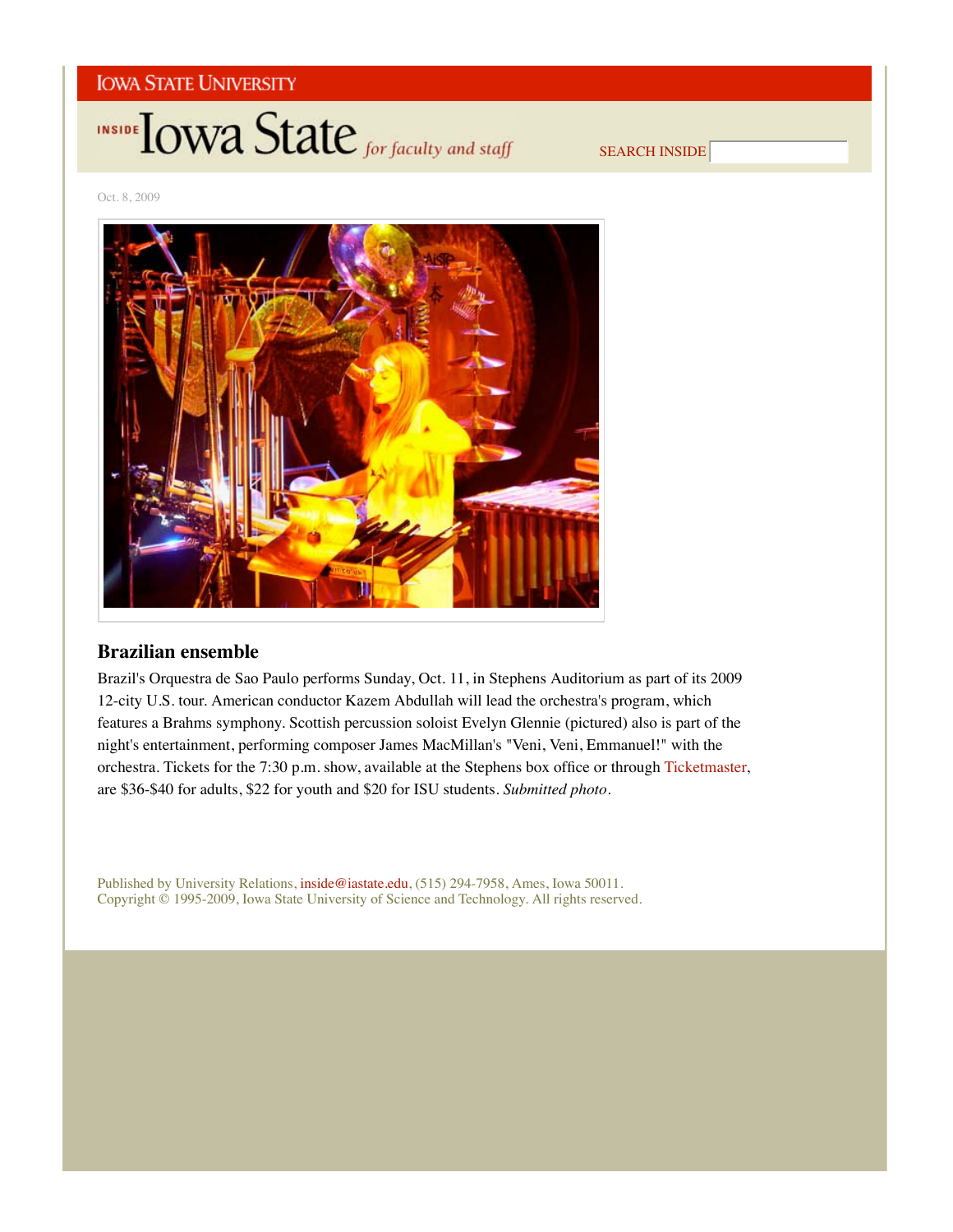# **INSIDE TOWA State** for faculty and staff

SEARCH INSIDE

Oct. 8, 2009

## **Council considering retirement recommendation**

by Erin Rosacker

Although the Professional and Scientific Council's Oct. 6 meeting fell a day in advance of the state's revenue estimating conference, the compensation and benefits committee presented a motion based on an anticipated budget shortfall. The revenue estimating conference meets again in December. The figure the group announces then will be used to develop the state's budget for fiscal year 2011.

The motion recommends implementation of another retirement incentive option (RIO) program for the 2010 calendar year to help ISU meet a predicted mid-year budget reversion and additional cuts to the FY11 budget. The motion states that "retirement losses are preferred to layoffs" and that the RIO window should set the retirement date for no later than Jan. 31, 2011.

There were 210 RIO applications approved for the initial program. Those retirements must happen by Jan. 31, 2010.

Council members will vote on the motion at their Nov. 11 meeting.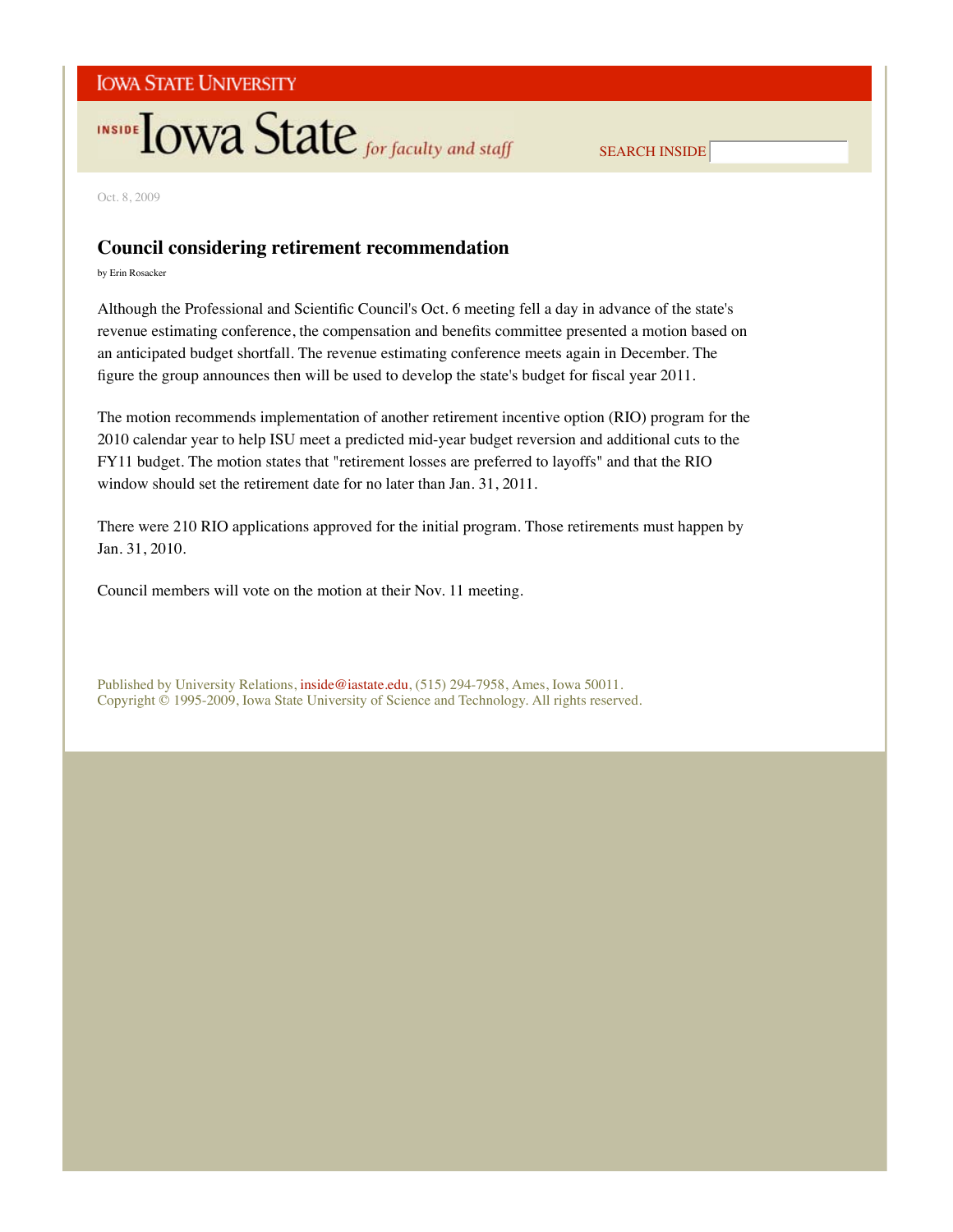

SEARCH INSIDE

Oct. 8, 2009



Hans van Leeuwen is growing microscopic fungi in his Iowa State laboratory and putting the fast-growing crops to work for the biofuels industry. *Photo by Bob Elbert.*

# **Preparing for the next 'fungal surprise'**

by Mike Krapfl, News Service

So Hans van Leeuwen, back-to-back winner of R&D 100 awards, what's next? van Leeuwen, a professor of civil, construction and environmental engineering, offered a big smile.

It was clear he has a lot going on, inside and outside his research lab.

There are his teaching, publishing, grant-writing and department duties. There's his work as president and founder of MycoInnovations, a company that's been a partner in some of his research. There's work as vice president of MellO3z LLC, a Cedar Rapids company that has developed technology for purifying alcoholic beverages. And don't forget the growing number of van Leeuwen grandchildren all over the world.

But, van Leeuwen said, there might be another "fungal surprise" to report sometime soon.

And it could be very soon. That's because van Leeuwen likes to say his research is really "farming at jet speed."

That's what happens when your crop is microscopic fungi. van Leeuwen can grow, harvest and use his crops in just a day or two. And he's very comfortable with those fast-growing critters (he's even trying to entice them to grow faster) and the pace of that research.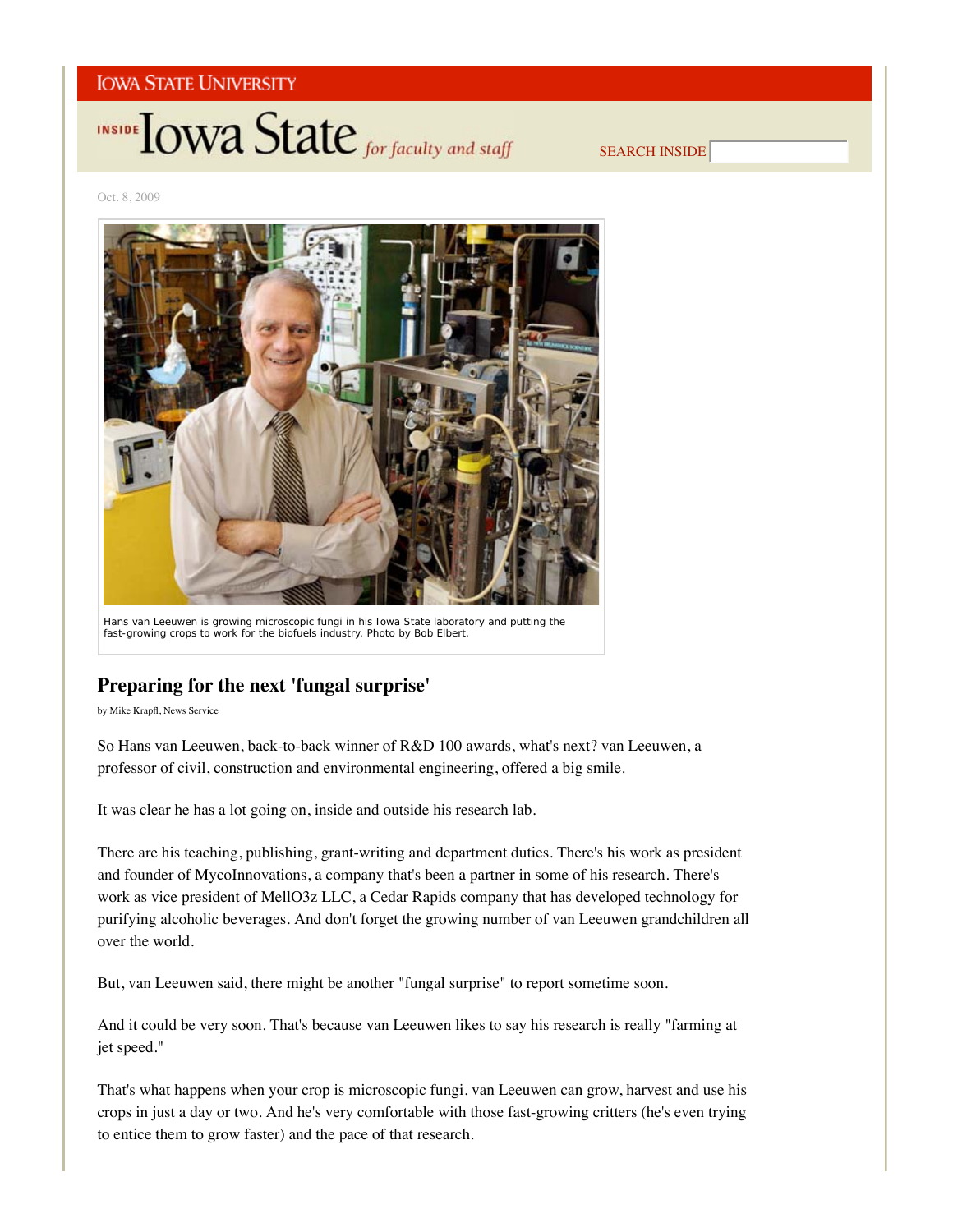van Leeuwen, who was born in the Netherlands and grew up and went to school in South Africa, has been interested in microorganisms since he was a kid. That's when he started using bacteria to make homemade yogurt. (And he's still at it: homemade yogurt mixed with bran -- plus elderberries when they're in season -- is van Leeuwen's breakfast staple.)

It's obvious van Leeuwen can keep up with his fast-growing crops.

This is the second straight year he has been involved in fungal research that was awarded an R&D 100 Award from *R&D Magazine*. The *Chicago Tribune* once called the awards the "Oscars of Invention."

### **Back-to-back**

In 2008, van Leeuwen led a research team that won an R&D 100 award for its work to grow microscopic fungus in leftovers from ethanol production. The researchers' goal was to improve the efficiency of the corn-to-ethanol conversion process while producing a food-grade fungus to supplement animal feed. van Leeuwen snacks on the fungus too, aiming to develop a product for human consumption.

"The process could change ethanol production in dry-grind plants so much that energy costs can be reduced by as much as one-third," van Leeuwen said.

This year, van Leeuwen led a research team that's studying how a fungus can be used to convert wastes from biomass processing to biodiesel.

"Biodiesel production from traditional oil-rich crops is limited by land availability, climate, and environmental and social issues regarding the use of feed and food crops for fuel," van Leeuwen said. "This method of producing biodiesel is green, sustainable and doesn't compete with food crops."

The research team will pick up that second award on Nov. 12 in Orlando, Fla. John Verkade, a University Professor of chemistry, contributed catalyst work to the project and also analyzed the resulting biodiesel for purity and yield. And he said the project was a good experience.

First of all, Verkade said van Leeuwen fostered independence in the group and let everybody do their part. And second, "this won us an R&D 100, so it must have been a good experience."

Besides, "He's a fellow Dutchman and we speak Dutch once in a while."

### **An entrepreneur?**

Back in his office on the fourth floor of the Town Engineering Building, van Leeuwen said Iowa State has been one of the longest stops in his professional career. He likes it here.

So much so, that even if his research projects turn into business ventures, he doesn't see himself running off to manage a company. And that wouldn't be something new for van Leeuwen. Back in his student days at the University of Pretoria where he earned a doctorate of engineering, he ran a flower exporting business and a company that made fiberglass body panels for sports cars.

"It's not my major desire to leave here and be an entrepreneur," van Leeuwen said. "I'd like to have it all together. That could mean being a technical director of a company and still being here. I enjoy everything I do here."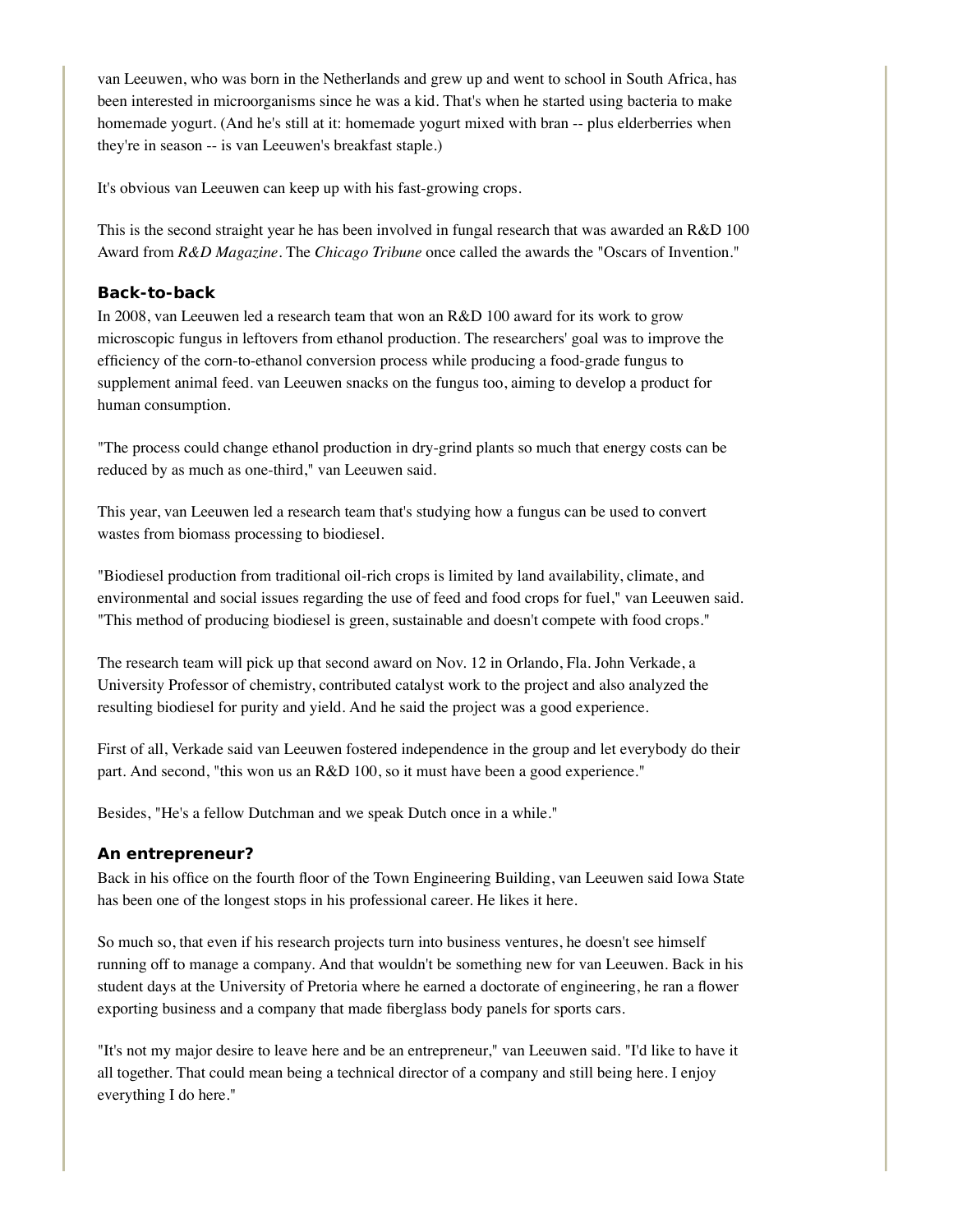# **INSIDE TOWA State** for faculty and staff

SEARCH INSIDE

Oct. 8, 2009

## **Open change period for non-supervisory merit begins Oct. 23**

by Paula Van Brocklin

All non-supervisory merit employees will have an opportunity to change benefits selections during the annual open change period, Oct. 23 through Nov. 23. The open change period for ISU Plan participants is Nov. 2-20, and will be covered in a future edition of *Inside Iowa State*.

## **What's changing**

The Iowa Department of Administrative Services and the State Executive Council, which determine benefits for Iowa State's non-supervisory merit employees, has frozen out-of-pocket premiums through June 2010 for both the Iowa Select and Program 3 Plus family health insurance plans. The freeze does not apply to single coverage plans or to dental insurance. Coverage also will remain the same.

The new premiums for these plans will not be known for some time, perhaps May 2010. Jane Walter, human resources specialist, said the state is responsible for releasing that information and she doesn't expect it anytime soon. The question is, will the rates be higher or lower?

"[Employees] can probably assume an increase," Walter said. "It hasn't increased dramatically from year to year, but it typically increases. There have been a couple years when we've had a decrease, but not normally."

There will be no opportunity to change your selection once the new premiums are announced.

"Whatever you choose during this open time will be the plan you have through all of 2010," Walter said.

If you're concerned about a significant premium increase with the Iowa Select and Program 3 Plus options, Walter's advice is to consider switching to the Blue Access or Blue Advantage HMO plans, which require no employee contributions for either single or family coverage.

The new Iowa Select and Program 3 Plus premiums will be deducted from paychecks beginning June 30, 2010.

## **Dental coverage**

This year's open change period also offers a rare opportunity -- a chance to select dental coverage. Walter said this option hasn't been available for a few years, so it's a good time to enroll either yourself or your eligible family members. Employees pay nothing for single dental coverage. The cost of family dental coverage will be known after Oct. 15.

## **How to sign up**

You must complete a paper form to make changes to your benefits (an electronic version is in the works, but won't be ready this year). Pick up forms at the Human Resource Service Center, 3810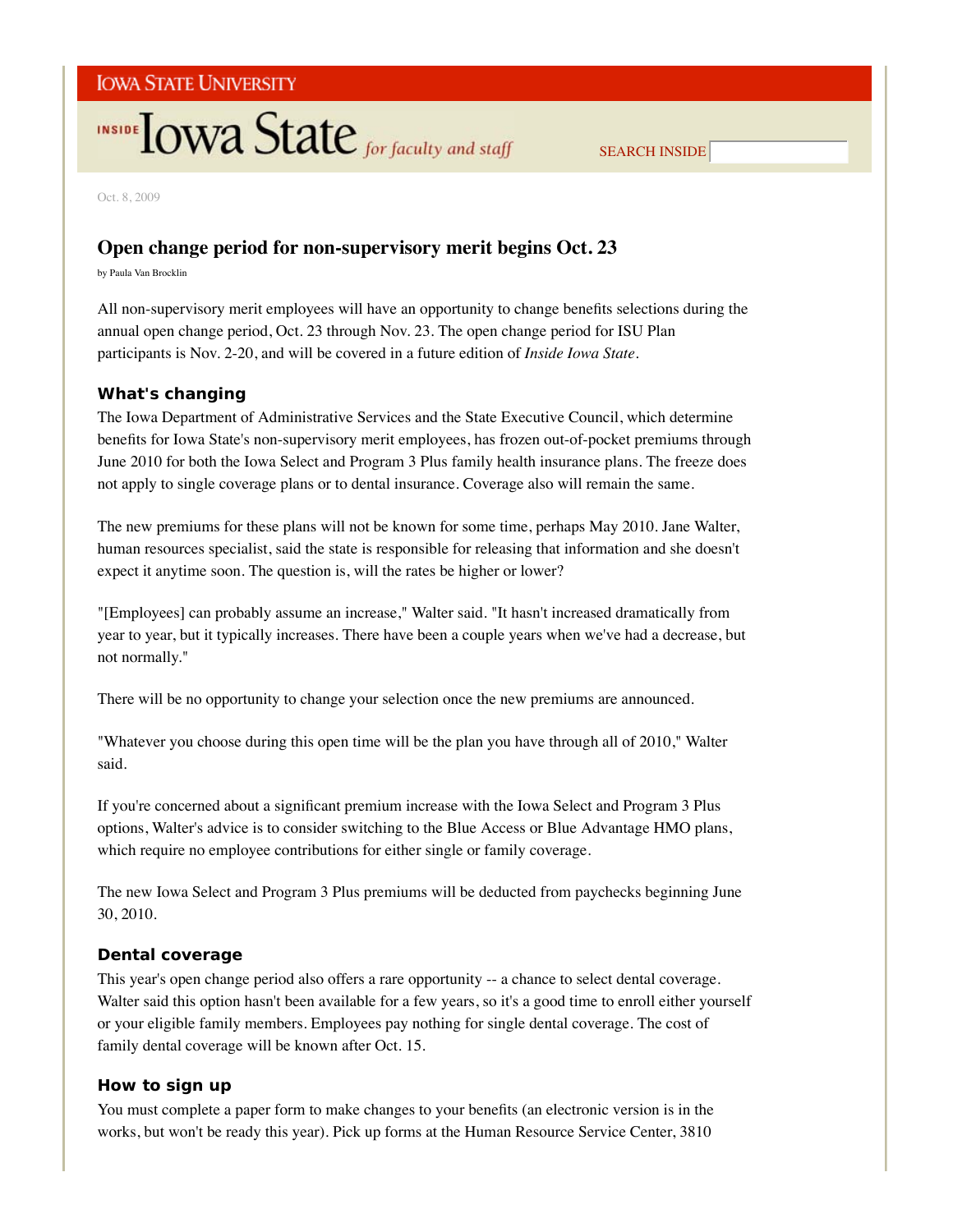Beardshear. Completed forms must be turned into the service center by 5 p.m. Nov. 23.

Forms also will be available at a vendor fair planned for Nov. 3 (9 a.m.-3:30 p.m., Pioneer Room, Memorial Union). Insurance company representatives and human resource services employees will be present to answer questions.

For more personal benefits counseling, consider setting up an appointment with a human resources specialist. However, Walter said, try not to wait until the last minute.

"Appointments are needed, especially between Nov. 2 and Nov. 20, because there's an overlap with the ISU Plan open change period," Walter said.

Expect to wait if you drop by HRS to speak to someone during this time. And you may have to leave a voice message if you call the service center, due to high call volume.

"We encourage people not to wait until the last minute to take care of their changes," Walter said.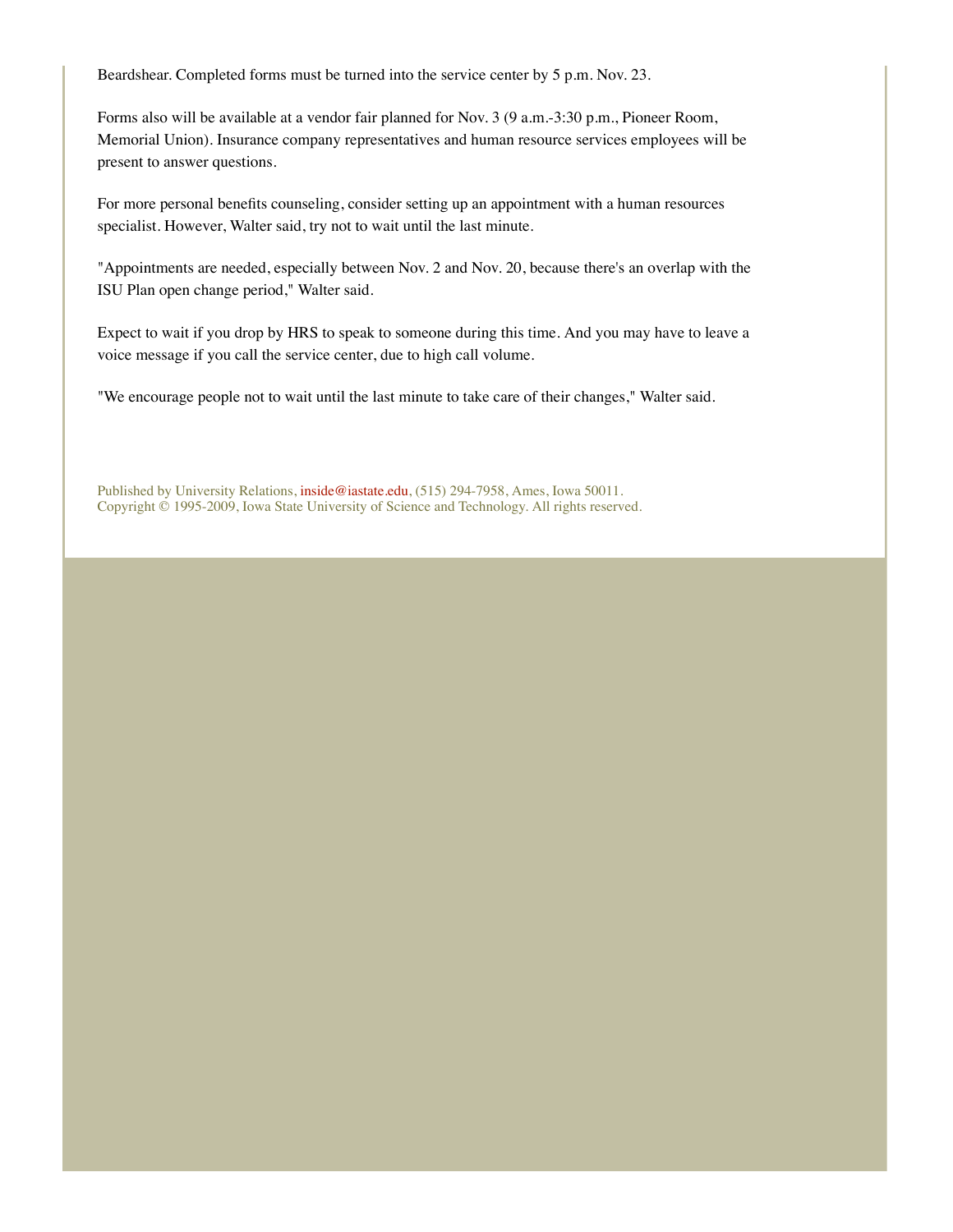

SEARCH INSIDE

Oct. 8, 2009



## **It's National 4-H Week**

Dee Bierschenk, a freshman from Newhall, stands beside the first-place design she and three other team members created during "Stitch This!," a 4-H fashion design competition at the Iowa State Fair in August. Sponsored by the College of Human Sciences, the competition required teams of Iowa 4-H teens to use 75 percent of the material from a wedding gown to create a new garment. Thirteen teams competed over two days for top honors. The winning designs from the top four teams are on display through the end of fall semester at the WOW Center in the Extension 4-H Youth Building (corner of 13th Street and Stange Road) to commemorate National 4-H Week, Oct. 4-10.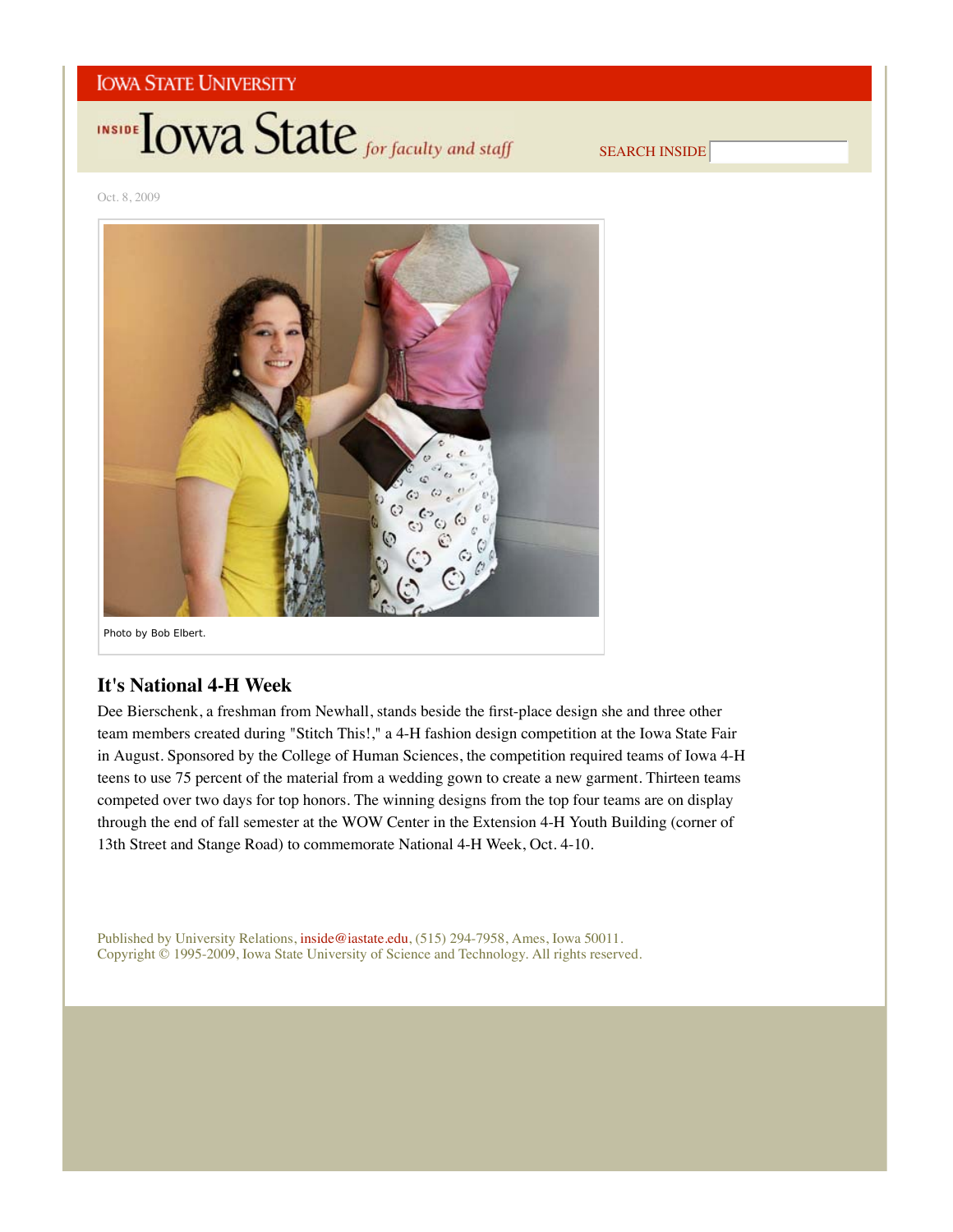# INSIDE TOWA State for faculty and staff

SEARCH INSIDE

Oct. 8, 2009

# **Swan song for print directory, facelift for online version**

by Diana Pounds

A 108-year tradition of printing a student, faculty and staff directory comes to a close this fall. The last print version of the Iowa State University Directory arrived on campus this week and is available in the residence halls and University Book Store.

Also released on campus this week is a new and improved version of the online directory, available at www.info.iastate.edu. The new directory is fast, offers keystroke-saving features and provides nice search options for those who don't know how to spell a name or aren't sure of a name. And the dreaded "too many entries to print" is gone. If you want to see every "Smith" on campus, you can.

## **Going green**

University-wide efforts to conserve and declining use of the publication were key factors in the decision to make this year's printed directory the last, said associate chief information officer John Kingland.

The popularity of the print directory has dropped in recent years, as many in the campus community have turned to the contact lists within their own cell phones and ISU's online directory, Kingland added.

Fewer students pick up the directories, which are distributed free in residence halls, and bookstore sales of the \$1 books have been declining. In fall 2006, ISU officials ordered 17,000 printed directories. This fall's order is 9,000.



ISU's beefed up sustainability efforts sparked interest in dropping the directory to reduce paper use on campus, although the ISU directory is no stranger to sustainability. Conservation-minded individuals and groups on campus have been organizing phone book collection drives for 16 years, and last year, collected 16 tons for recycling.

"Many people like the printed directory," Kingland said. "But when you add all the factors together, it seems like it's time to stop."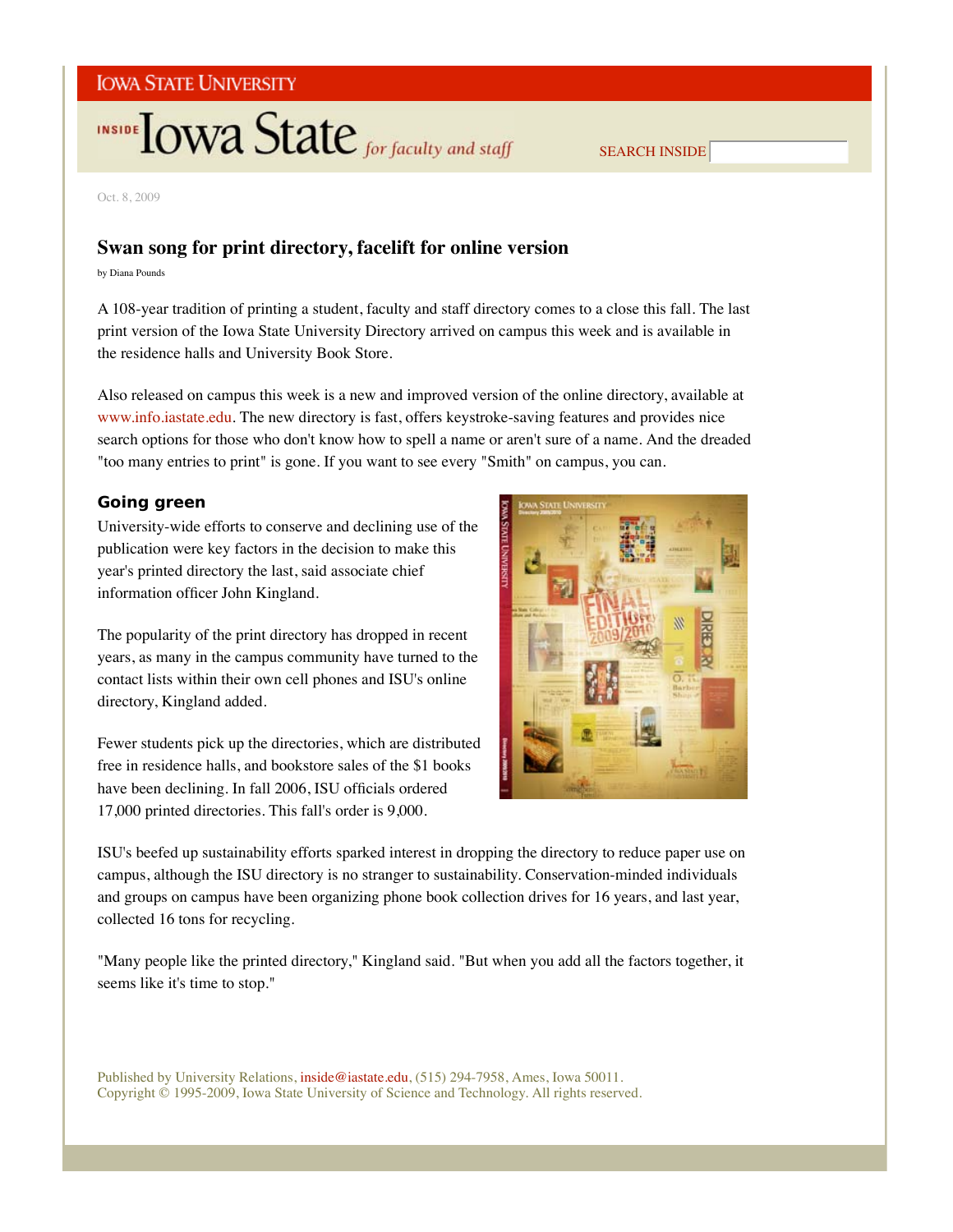# INSIDE TOWA State for faculty and staff

SEARCH INSIDE

Oct. 8, 2009

# **'Show Your True Colors' for homecoming**

by Erin Rosacker

The annual homecoming week festivities, this year infused with the theme "Show Your True Colors," begin Oct. 11. Here are some highlights of the week's events, which culminate with a 6 p.m. kickoff for the Oct. 17 Iowa State-Baylor homecoming football game in Jack Trice Stadium.

Spirit display competitions begin Sunday, Oct. 11. Groups will paint storefront windows along Welch Avenue, and squares along "Victory Lane" (a portion of the road running through the Iowa State Center parking lots). The competition is open to all groups. Registration forms are due with entry fees (\$10 for Victory Lane and \$15 for windows) by 4 p.m. Oct. 9.



- Yell Like Hell -- a student competition of spirit-laden skits -- opens with first-round cuts on Sunday (noon, Iowa State Center parking lot A3). Second-round qualifiers compete Oct. 14 (6:30 p.m., central campus) and the finalists will perform at the central campus pep rally on Friday, Oct. 16 (6:30-8 p.m.).
- A \$5 homecoming button buys a week's worth of lunches (11 a.m.- 1 p.m.) on central campus, beginning Monday, Oct. 12. Buttons can be purchased at the homecoming table outside the Memorial Union food court this week, or at the lunches and the Alumni Center during homecoming week. The week's menu is online.
- ISU Dining will cater a central campus picnic dinner (4:45-7 p.m.) on Thursday, Oct. 15, with barbecue ribs, chicken sandwiches, corn muffins, potato salad, veggies, chips, apples, cookies and drinks. Use your faculty/staff charge plan, or pay \$9. Union Drive Marketplace and the Linden dining center will be closed, unless bad weather moves the picnic indoors.
- A free concert featuring The Envy Corps also is planned Oct. 15 on central campus. The Des Moines-based rock band (that formed in Ames) will play from 6:30 to 8 p.m.
- The alumni association's annual honors and awards ceremony begins at 1:30 p.m. Friday, Oct. 16, in the Scheman Building's Benton Auditorium. A dessert reception will follow the event. The public is welcome.
- Friday's pep rally will take place on central campus from 6:30 to 8 p.m., followed by ExCYtment in the Streets (a presentation of the Greek community's lawn displays) from 8 to 10 p.m., a central campus pancake feed (\$2, 10 p.m.-12:30 a.m.), the presentation of homecoming awards (11 p.m.) and mass campaniling with fireworks at midnight.
- Saturday's football game is preceded by the alumni association's tailgate and silent auction (3) p.m.). Meal reservations (\$15 members, \$20 public) must be purchased online by Oct. 9.

Tickets for Saturday's homecoming football game are \$30 (\$15 youth) for hillside seating, or \$60 for reserved seats. More information about homecoming week (and many other activities leading up to it),